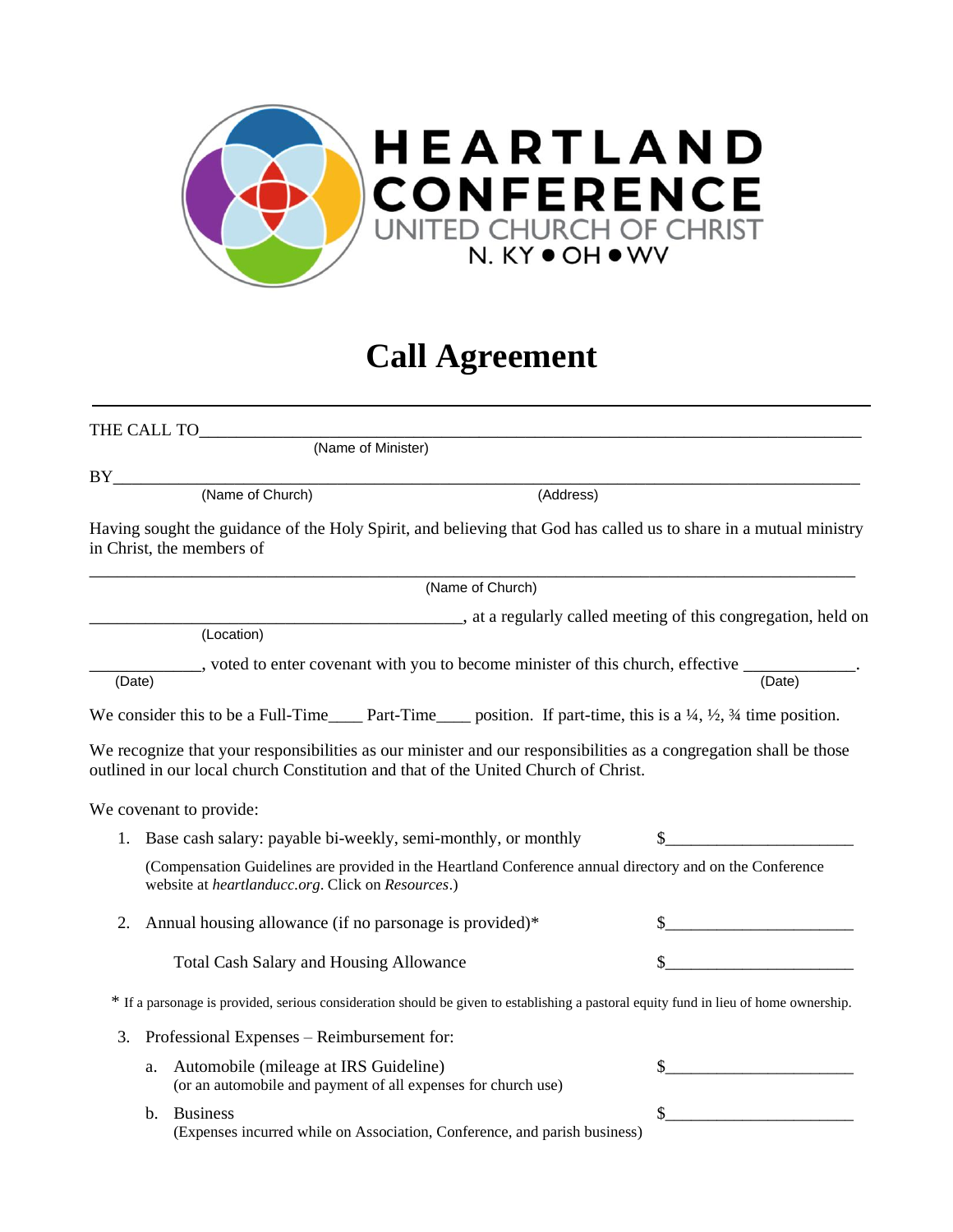|    | $c_{\cdot}$ | Moving<br>(All expenses incurred while relocating to serve the Church. Three estimates shall be provided.)                                                                                                                                                                                                                                                                                              |  |  |  |
|----|-------------|---------------------------------------------------------------------------------------------------------------------------------------------------------------------------------------------------------------------------------------------------------------------------------------------------------------------------------------------------------------------------------------------------------|--|--|--|
|    |             | d. The cost of the Criminal Background Check to the called Pastor                                                                                                                                                                                                                                                                                                                                       |  |  |  |
| 4. |             | <b>Benefits</b>                                                                                                                                                                                                                                                                                                                                                                                         |  |  |  |
|    | a.          | Social Security offset<br>(One half of the Minister's Social Security Contribution is paid on the base of Total Cash Salary and<br>Housing Allowance. If a Parsonage is provided, one half of the Minister's Social Security<br>Contribution, paid on 130% of salary. The Social Security Administration designates ordained<br>ministers as "self employed" persons who contribute at the IRS rate.    |  |  |  |
|    | $b_{\cdot}$ | Annuity<br>(14% of Total Cash Salary and Housing Allowance. If a parsonage is provided, 14% of 130% Cash Salary.)                                                                                                                                                                                                                                                                                       |  |  |  |
|    | c.          | Health and Dental Insurance: full annual premium                                                                                                                                                                                                                                                                                                                                                        |  |  |  |
|    | d.          | Life Insurance and Disability Income Benefit Plan<br>(1.5% Total Cash Salary and Housing Allowance. If parsonage is provided, 1.5% of 130% Cash Salary.)                                                                                                                                                                                                                                                |  |  |  |
|    |             | In the event of short-term or long-term disability, the local church shall follow the benefit program<br>outlined by the current United Church of Christ Pension Boards Life Insurance and Disability Income<br>Benefit Plan for UCC Ministers and Lay Employees.                                                                                                                                       |  |  |  |
|    | e.          | <b>Educational Materials and Continuing Education</b><br>Time and financial assistance for study and continuing education for a minimum of a week annually<br>(other than vacation). The annual budget line item is to be at least 1% of Annual Salary and Housing<br>Allowance, or 1% of 130% of salary if a parsonage is provided, to assist with the costs of continuing<br>education and resources. |  |  |  |
|    | f.          | <b>Parental Leave</b><br>Maternity/single parent leave with pay up to eight weeks and paternity leave with pay for up to two                                                                                                                                                                                                                                                                            |  |  |  |

Maternity/single parent leave with pay up to eight weeks and paternity leave with pay for up to two weeks. An ordained minister who is the parent of a newborn and/or newly adopted child or who is pregnant or a single parent may take, in addition to the paid leave, up to three months total leave, the last month of which is either accrued vacation time or leave without pay.

g. Sick Leave

Sick leave may be granted for personal illness or the illness of a dependent family member as defined by the Church.

h. Sabbatical Leave

\_\_\_\_\_\_\_\_ Alternative A. Sabbatical leave for clergy for the purpose of spiritual and/or intellectual enrichment is possible after three, or four, or five years of full time service within current ministry setting. (One month is earned after 3 years, or two months after 4 years, or to a maximum of three months after 5 years**.).** *A part-time minister is eligible for two months of sabbatical leave after seven years of ministry with our church.* During your sabbatical, full salary and benefits will be paid by the church.

Alternative B. (Fill in as negotiated.)

i. Vacation Time

Vacation time should be a minimum of one month per year, including four Sundays, and an additional week for every five years served in that local church. Service to national, Conference and

\_\_\_\_\_\_\_\_\_\_\_\_\_\_\_\_\_\_\_\_\_\_\_\_\_\_\_\_\_\_\_\_\_\_\_\_\_\_\_\_\_\_\_\_\_\_\_\_\_\_\_\_\_\_\_\_\_\_\_\_\_\_\_\_\_\_\_\_\_\_\_\_\_\_\_\_\_\_\_\_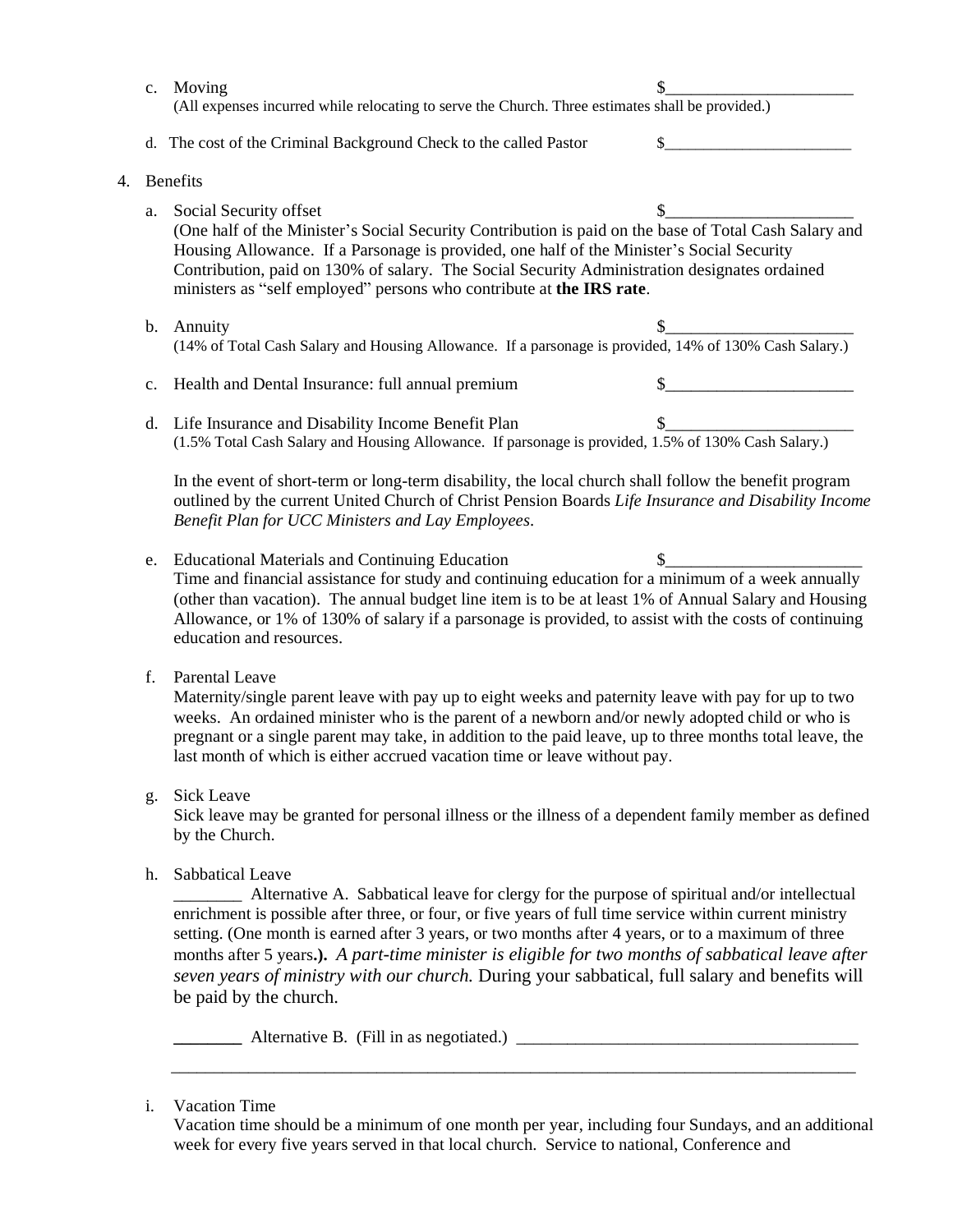Association programming (including camping, mission trips and sabbatical leave) should not be construed as vacation time.

j. Summer Camp Leadership

Each local church is encouraged to have its pastor serve as a director or counselor at one week of church camp each summer. This is not to be considered vacation or continuing education time.

k. Worker's Compensation

Congregations are encouraged to cover their pastoral staff with Workers Compensation Insurance as they are required to do by state law for lay employees.

l. Death Benefits

In case of the Minister's death, the spouse/partner and/or family shall receive full salary and benefits including the use of the parsonage or housing allowance for a period of three months from the time of death. Benefits will not include travel allowance. Further provisions may be made upon mutual agreement between the Church and the spouse and/or family of the deceased Minister.

5. Other Considerations

We further covenant:

A condition of this call is that the pastor must remain in good standing with the Association of the Heartland Conference, United Church of Christ.

\_\_\_\_\_\_\_\_\_\_\_\_\_\_\_\_\_\_\_\_\_\_\_\_\_\_\_\_\_\_\_\_\_\_\_\_\_\_\_\_\_\_\_\_\_\_\_\_\_\_\_\_\_\_\_\_\_\_\_\_\_\_\_\_\_\_\_\_\_\_\_\_\_\_\_\_\_\_\_\_\_\_\_\_\_

\_\_\_\_\_\_\_\_\_\_\_\_\_\_\_\_\_\_\_\_\_\_\_\_\_\_\_\_\_\_\_\_\_\_\_\_\_\_\_\_\_\_\_\_\_\_\_\_\_\_\_\_\_\_\_\_\_\_\_\_\_\_\_\_\_\_\_\_\_\_\_\_\_\_\_\_\_\_\_\_\_\_\_\_\_

That this agreement can be terminated with 90 days notice or according to the provisions of the local Church Constitution and Bylaws or upon other terms mutually agreed upon.

The Church, through either its Church and Ministry Committee or its official board, with the Minister, will review annually the salary and other arrangements in this agreement, keeping in mind: a. cost of living; b. merited increases; c. tenure and/or experience; d. travel costs.

The Minister and the Official Board shall be responsible for the study and review of the priorities of the church and the effectiveness of the total ministry at least every three years. In extending our "Call" to you to be our minister, we affirm that in addition to providing for your needs and those of your family we shall share in the on-going work of the Church by assuming responsibility for the following (list in order of priority):

\_\_\_\_\_\_\_\_\_\_\_\_\_\_\_\_\_\_\_\_\_\_\_\_\_\_\_\_\_\_\_\_\_\_\_\_\_\_\_\_\_\_\_\_\_\_\_\_\_\_\_\_\_\_\_\_\_\_\_\_\_\_\_\_\_\_\_\_\_\_\_\_\_\_\_\_\_\_\_\_\_\_\_\_\_\_\_\_\_\_

\_\_\_\_\_\_\_\_\_\_\_\_\_\_\_\_\_\_\_\_\_\_\_\_\_\_\_\_\_\_\_\_\_\_\_\_\_\_\_\_\_\_\_\_\_\_\_\_\_\_\_\_\_\_\_\_\_\_\_\_\_\_\_\_\_\_\_\_\_\_\_\_\_\_\_\_\_\_\_\_\_\_\_\_\_\_\_\_\_\_\_

If this Covenant is agreeable to you and it receives the confirmation of the Association Department for the Church and Ministry, we shall proceed with you and the Association to install you as our Minister.

Signed

(Moderator/President)

\_\_\_\_\_\_\_\_\_\_\_\_\_\_\_\_\_\_\_\_\_\_\_\_\_\_\_\_\_\_\_\_\_\_\_\_\_\_\_\_\_ (Clerk/Secretary)

\_\_\_\_\_\_\_\_\_\_\_\_\_\_\_\_\_\_\_\_\_\_\_\_\_\_\_\_\_\_\_\_\_\_\_\_\_\_\_\_\_ \_\_\_\_\_\_\_\_\_\_\_\_\_\_\_\_\_\_\_\_\_\_\_\_\_\_\_\_\_\_ (Chairperson, Search Committee) (Date)

I hereby enter into Covenant with